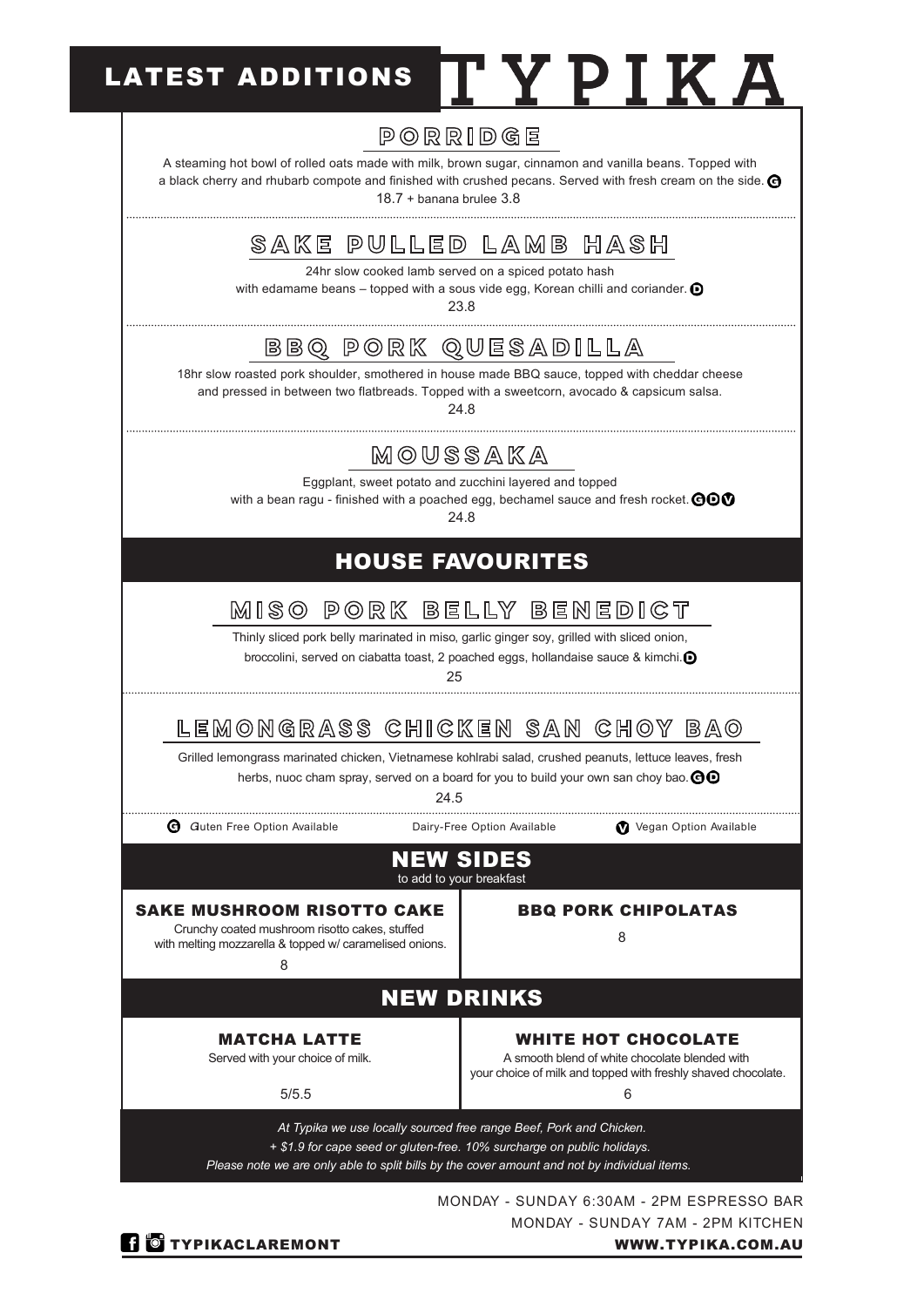## HOUSE FAVOURITES

#### CARAMELISED BEEF RIBS

Tender beef ribs slow cooked over 14 hours in coconut milk and spices, topped with a green paw paw salad, coconut, chilli, fried shallots, and nahm jim  $\mathbf \Theta$ 33 + aromatic rice 3.5

#### ANGRY BIRD

Crispy fried chicken, with lashings of guacamole, atop a house baked corn and chive waffle, drizzled with a Korean style sweet & spicy sauce  $24.3 +$  sunny side up egg  $3.5$ 

#### CHAR SIU PORK BELLY BUNS

Sticky char siu pork belly resting next to spiced peanuts, kohlrabi and daikon pickle, fresh herbs and steamed buns. Garnished with fresh chilli 24.8

#### SPICED BEEF BENEDICT

Two soft poached eggs nestled on a bed of spiced and slow cooked black angus beef on toast (ciabatta, \*cape seed or \*gluten-free). Served with harissa hollandaise<sup>O</sup>

22.8 + avocado 4.5

#### DANG DANG BEEF

Slow cooked lemongrass and coconut angus beef shin atop a perfectly crisp shredded potato croquette, crunchy bok choy and a sunny side up fried egg, garnished with fresh chili and fried onions

24.8

#### FRENCH TOAST

Golden brioche French toast served w/ crème anglaise, corn flake & macadamia crumble and fresh berries.

24 + banana brulee 3.8

# TYPIKA

#### COMPLETE YOUR BREAKFAST WITH THESE EXTRAS

AVOCADO BACON BANANA BRULEE **CHORIZO** CHEESE - FETA OR CHEDDAR GRILLED HALOUMI HAND CARVED HAM MIX MUSHROOM BBQ PORK CHIPOLATAS ROASTED TOMATOES SMOKED SALMON WILTED SPINACH From 4 - 7.9

#### TOAST AND PRESERVES

Choose from ciabatta, \*cape seed or \*gluten-free with your choice of strawberry jam, blueberry jam, honey or vegemite  $\Theta$ 7.5 + cape seed or gluten free 1.9

#### DENSE FRUIT AND NUT TOAST

Served with your choice of strawberry jam, blueberry jam, or honey

10

#### EGGS ON TOAST

Two free-range eggs cooked as ordered, poached, scrambled or fried. Served on top of two slices of toast (ciabatta, \*cape seed or \*gluten-free) 13.9



**D** Dairy-Free Option Available

Vegan Option Available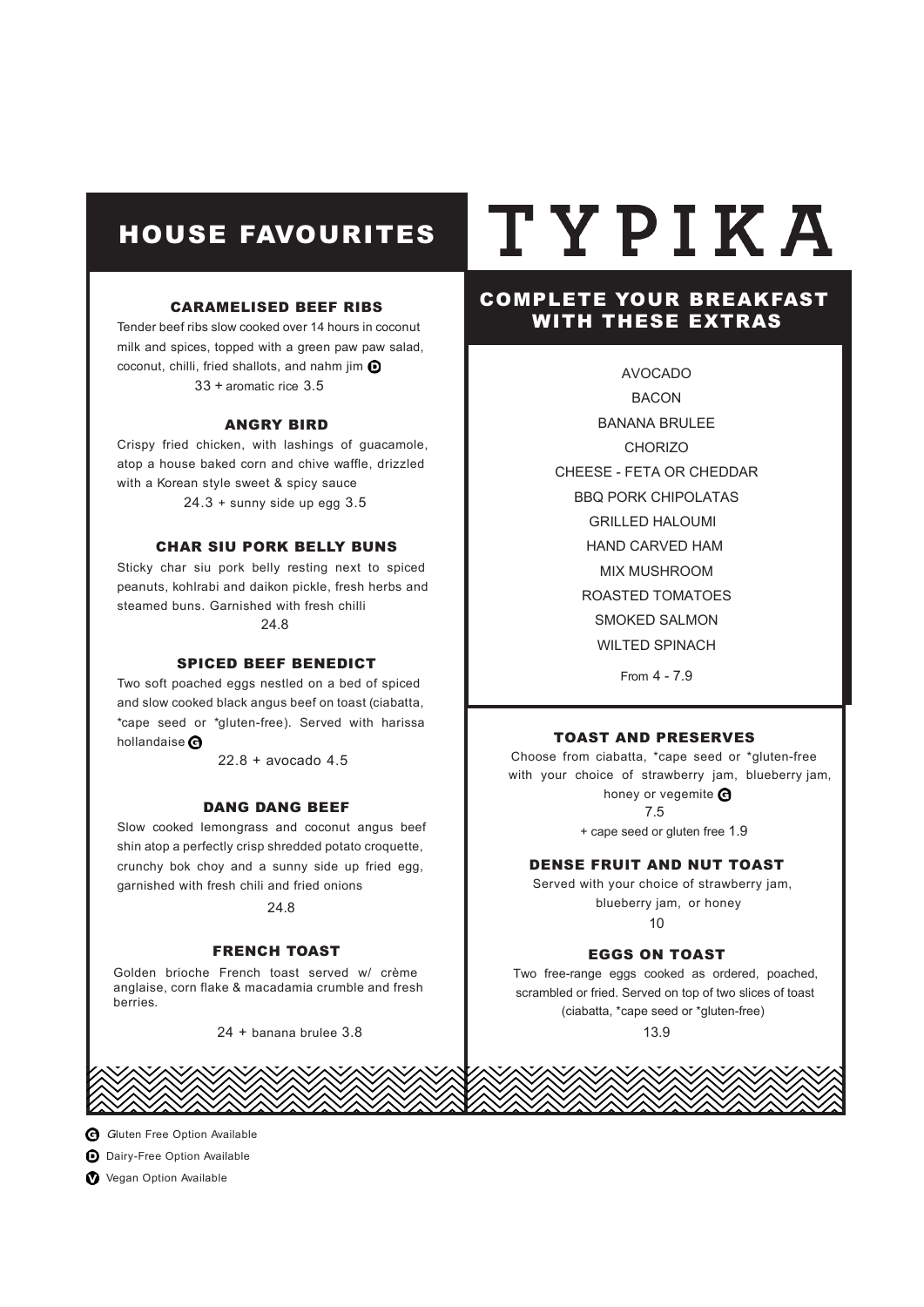## TYPIKA

#### BIRCHER MUESLI

Raw muesli steeped in fresh green apple juice, honey and natural yogurt. Served with a dollop of yogurt, oven-roasted seasonal fruits, julienne of green apple and candied walnuts

15

#### BACON AND EGGS ON TOAST

Two free-range eggs cooked as ordered on two slices of toast (ciabatta, \*cape seed or \*gluten-free). Served with two rashers of grilled bacon and tomato relish  $\Theta$ 19

#### EGGS BENEDICT

Two soft poached eggs on toast (ciabatta, \*cape seed, or \*gluten-free) with hand carved boutique-smoked ham. Finished with hollandaise and micro herbs  $\Theta$ 20.9 + avocado 4.5

#### COCONUT POACHED CHICKEN SALAD

Slow poached coconut chicken tenders in an Asian style salad with fresh herbs, chilli, nahm jim and finished with crispy wonton skin  $\Theta$ 

 $23 + a$ vocado 4.5

#### BUTTERMILK PANCAKES

Served with poached pear, strawberries, nut crumble, vanilla pandan custard & cinnamon sugar. Add banana brulee.

20 + banana brulee 3.8

#### MUSHROOM AND LEEK RAGU ON TOAST

Field, Swiss brown and button mushrooms pan fried in herb butter and white wine served with your choice of toast (ciabatta, \*cape seed or \*gluten-free), finished with a poached egg, soft goats feta and snow pea tendrils  $\Theta$ 

24 + bacon 4.9



**G** Gluten Free Option Available

**D** Dairy-Free Option Available

**Vegan Option Available** 

#### BAKED EGGS

Grilled chorizo and two free range eggs cooked in our 5 hours slow-cooked tomato, capsicum, and garlic goodness, served with goat feta, coriander and toast. ODO

23

#### WAGYU BEEF BURGER

Succulent wagyu beef patty, served pink and juicy, in a brioche bun with caramelised onion, chilli mayo, melted cheddar, kimchi and baby cos lettuce served with chips and aioli<sup>O</sup>

> 24.3+ fried egg 3.5 + bacon 4.9

### **SIDES**

#### COCONUT RICE 3.8

#### CHIPS 6 Potato & sweet potato chips, served with aioli

**ONION RINGS** 6 Beer battered onion rings, served with aioli

## **PATISSERIE**

| <b>Mini Almond Croissant</b><br><b>Portuguese Custard Tart</b>                         | 4.1        |
|----------------------------------------------------------------------------------------|------------|
| <b>Pain au Chocolat</b><br><b>Croissant</b>                                            | 4.9        |
| Pain au Raisin                                                                         |            |
| Sweet Muffin (flavour varies daily)                                                    |            |
| Banana Bread (gluten free 6.5)                                                         |            |
| <b>Savoury Muffin</b>                                                                  | 5.4        |
| <b>Cheese Croissant</b>                                                                | 5.9        |
| <b>Ham &amp; Cheese Croissant</b>                                                      |            |
| <b>Cheese &amp; Tomato Croissant</b><br><b>Ham &amp; Cheese &amp; Tomato Croissant</b> | 6.9<br>8.9 |